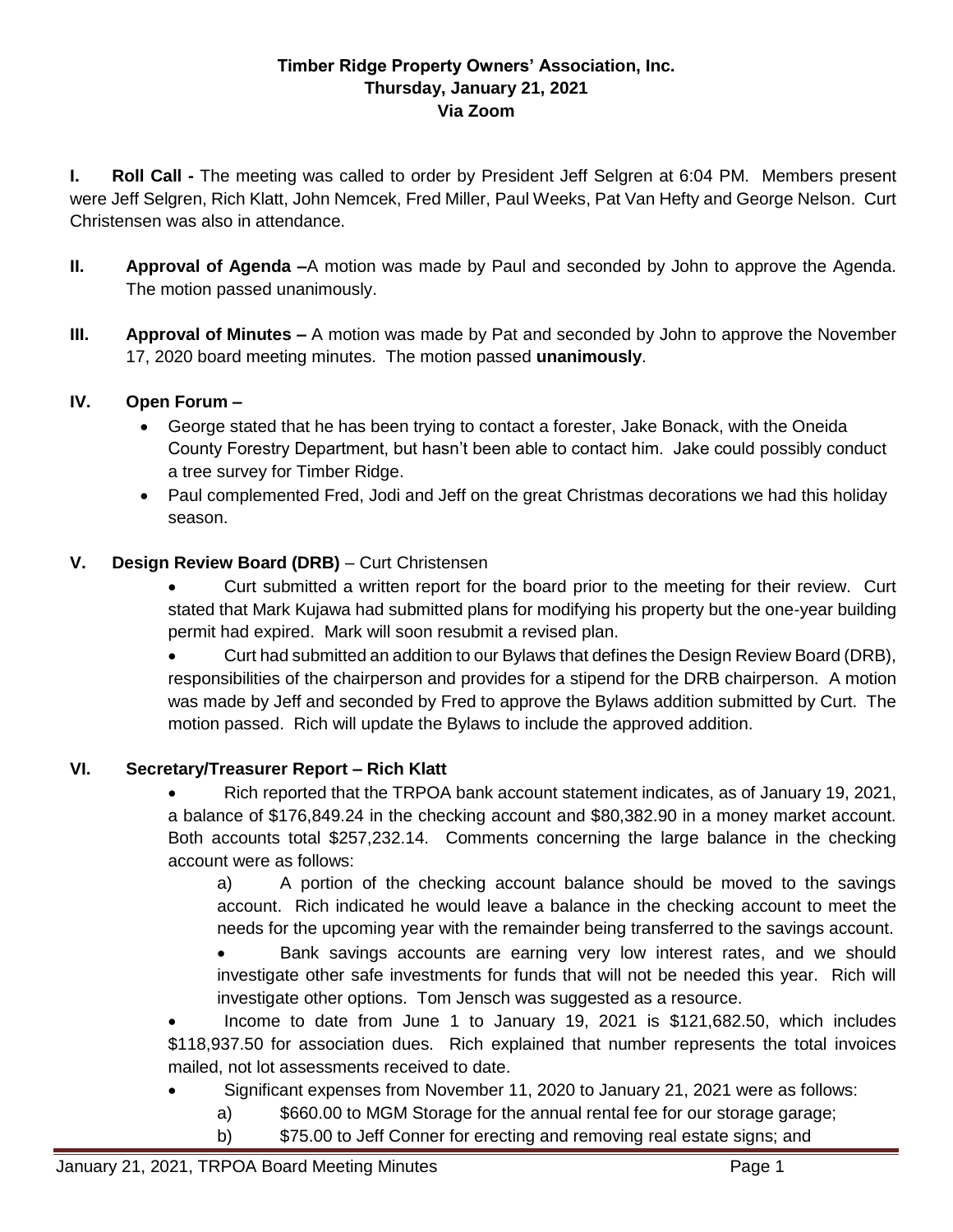c) \$1,874.50 and \$3,264. To Dick Fuhrman & Son for snow removal and sanding;

 **Property Foreclosure Status –** Concern was expressed in that that the board was not taking any action against those property owners that have significant balances. The question arose could we foreclose on delinquent lot owners during the pandemic? We have requested a response from John Houlihan, but he has not responded. Rich will attempt to receive an opinion from John, and we may schedule meeting with John if we do not receive a response.

 **2021 Lot Assessments –** The customer balance summary was discussed. A number of lot owners (34 owners) had not paid the lot assessments. Most were just this year's assessment. Rich will send out letters to those who owe more than just this year's assessment stating that a 10% late penalty will be charged on their balance.

 **Covenants Approved at the Annual Meeting** – John Houlihan is in the process, with the Oneida County Register of Deeds, to change the Covenants so that they do not supersede the Condominium Declarations. Stacy Phillips said that would take about another week.

# **VII. Roads Report/Discussion** - Rich Klatt

 Concern was expressed that Pitlik & Wick did not complete the asphalt patching last year. Rich will talk to Matt Gaulke of Pitlik & Wick stating we want to have the patching completed early in the construction season. Rich stated that in his opinion Timber Ridge roads are in good shape and that we should bank our Master Roadway Plan money for future larger asphalt overlay projects. \$5,000 will be budgeted for asphalt patching in next year's budget.

**VIII. Activities Committee Liaison Report –** Now is the time to begin planning Timber Ridge activities so when we are ready to socialize when the pandemic is under control. Two projects were suggested, spring cleanup and a May garage sale. A motion was made by Paul and seconded by John to have a spring cleanup on Saturday, May 8<sup>th</sup> and a garage sale Friday and Saturday May 21 and 22. The motion passed. John will be in charge of the spring cleanup while Fred and George will plan the garage sale. We may still have a second garage sale, on August 21 and 22 as originally planned.

**IX. Website/Media Report –** Fred said that the web site had 95 visits this last month, of which 78 were unique. Fred is working on updating some of the pictures.

#### **X. Old Business**

**Timber Ridge Entrance Committee** – An Easter bunny will be placed in the gatehouse for Easter.

**• Pedestrian/Bike Trail on Southside of Timber Ridge Rd. – Still investigating widening** of the roadway with a wider gravel shoulder. It will not be designated as a pedestrian/bicycle path.

# **Goals and Objectives for 2020-21**:

a) Review and update the covenants – Rich began reviewing the suggested covenant changes, and it was decided that this process may take some time to complete. An Ad Hoc committee was formed to review all potential changes and have recommendations by the February's meeting. Curt, Fred, John and Rich will form that committee;

b) Investigate swimming pool alternatives – Jeff has talked to Jerry Collins about Timber Ridge purchasing the pool. Jerry has not gotten back to Jeff; and

c) Investigate other recreational facilities like a pickle ball court and playground – Could be part of the pool purchase.

d) Emergency Entry/Exit – Fred has investigated with the Town of Minocqua the opportunity of extending South Agawak Road. This is what he has determined: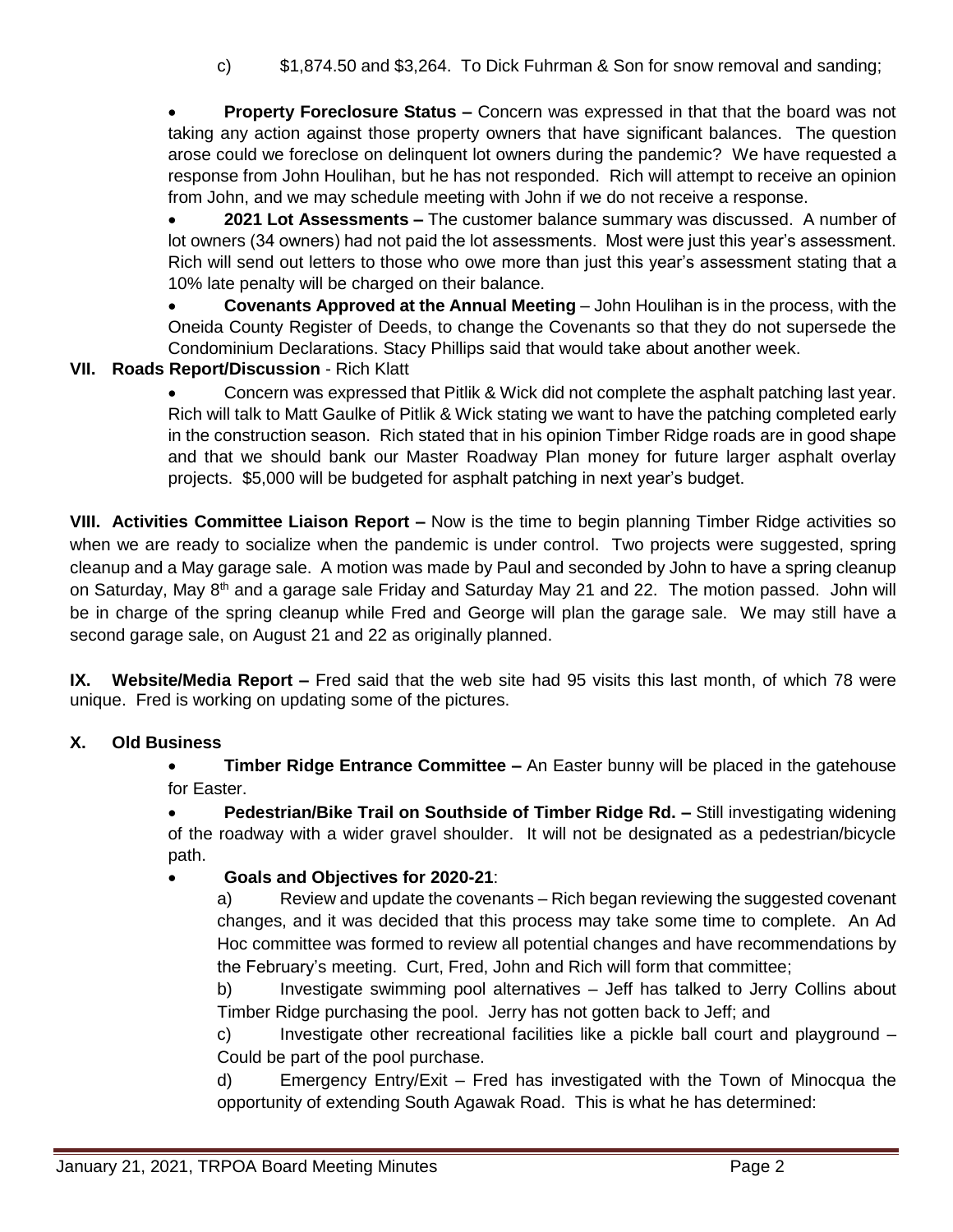(1) It is unclear if South Agawak Road is a dedicated road to the northern boundary of Timber Ridge;

(2) South Agawak Road aligns with the lot line between Lots 141 and 412 owned by the golf course and Michael Murphy; and

 Timber Ridge History Committee – Joan Hauer has volunteered to chair the committee and has been notified that she could proceed. Rich will contact Joan to see if she has made any progress prior to the February meeting.

#### $\bullet$ **XI. New Business**

**TRPOA Correspondence Responses –** General inquires to the board will be directed to Jeff, and he will determine who should respond**.** Fred will put the TRPOA e-mail back on the web site

 **Hunting in Timber Ridge –** Our response to hunting in Timber Ridge will be that the Wisconsin Department of Natural Resources rules pertaining to hunting will govern. Shooting a firearm within 100 yards of a building devoted to human occupancy while on lands the hunter does not own, including public lands and public waters, without the permission of the owner or occupant of the building is prohibited.

 **2021 Lot Assessment Fee –** A motion was made by Pat and seconded by Paul to set the lot assessment fee for 2022 at \$300.00 for improved lots and \$275 for unimproved lots. The motion passed with four voting in favor and three being opposed. This new assessment fee will be invoiced about December 1 and due on December 31, 2021.

 **Board Nominations –** To date George and Jodi have filed their nomination form. The board of directors and their terms is shown on the following page.

**Next Meeting Date**: The February board meeting will be Thursday, February 18, 2021 via Zoom. The meeting will begin at 6:00 PM.

**Adjournment** - The meeting was adjourned at 8:32 PM.

Respectfully submitted,

Rich Klatt, Secretary/Treasurer